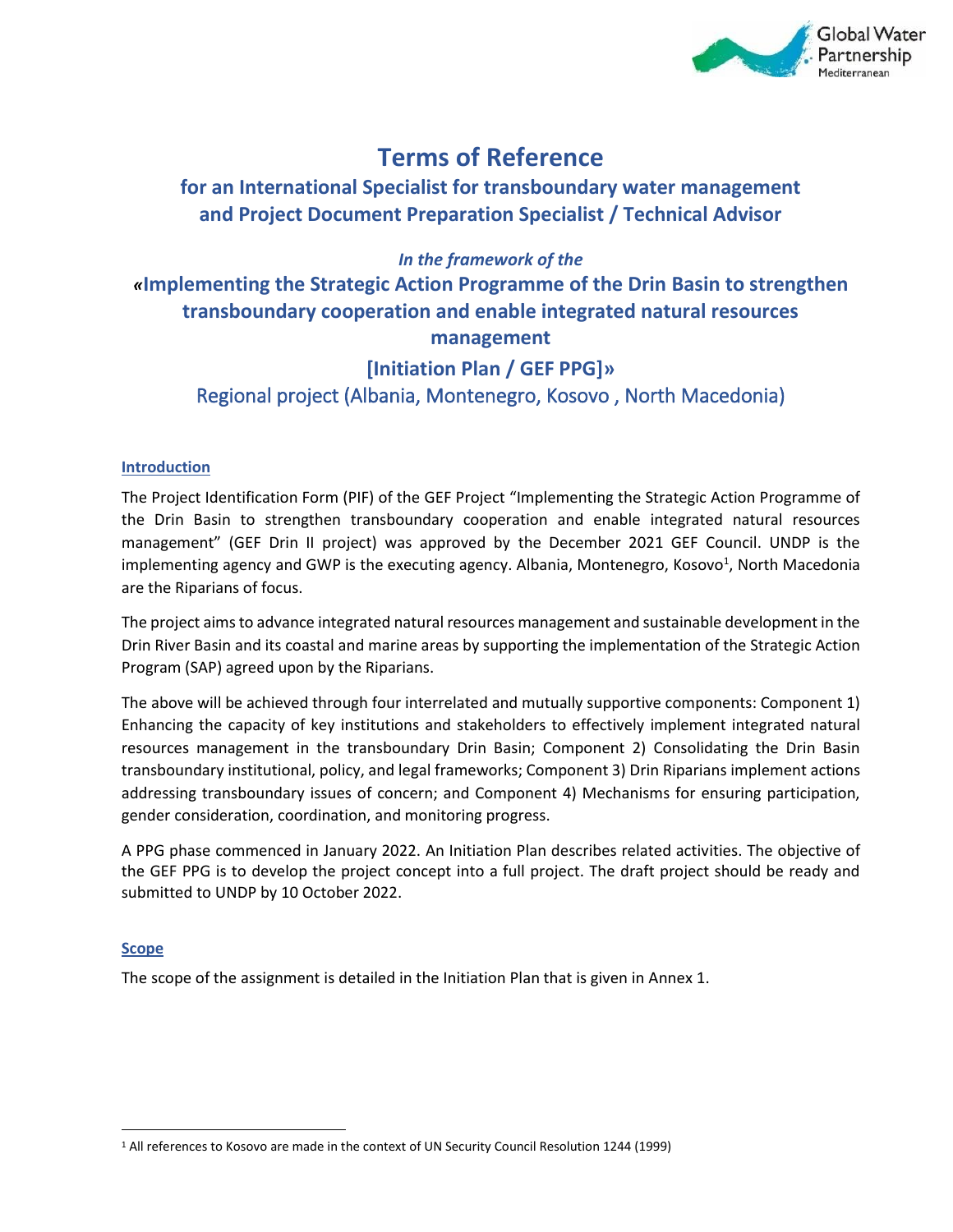

## **Role**

The International Waters Project Development Specialist/Technical Advisor will be responsible for drafting the UNDP Project Document (ProDoc) and CEO Endorsement Request, with all mandatory and project specific Annexes and supporting documentation. As part of her/his role, s/he will be reviewing and providing technical advice for the development of reports and documentation, necessary for the development of the UNDP Project Document (ProDoc) and CEO Endorsement Request. The Technical Advisor will work closely with the PPG Team Leader.

## **Deliverables**

## 1) Overall

- a. Provide advice to ensure that all PPG deliverables are **technically sound**.
- 2) Preparatory Technical Studies and Reviews (Component A): With inputs from the other national and international consultants, as detailed in their respective TORs:
	- a. Compile **baseline/situational analysis** for the full-size project (FSP). This will include a precise definition of baseline projects, activities, budgets, goals and co-financial links to GEF outcomes; definition of GEF incremental value per outcome and output; and presentation of results of the incremental cost-analysis in matrices as appropriate;
	- b. Review the **gender analysis** and ensure that the findings are meaningfully integrated into the project's strategy, theory of change and results framework;
	- c. Define the technical selection criteria and technically advise on the **identification of the project sites**, so there is documentation of selection criteria and making sure that geo-referenced data and maps are clearly presented both for targeted protected areas and broader landscapes, as applicable; propose the list of project sites and work with the Team Leader and National experts for its finalisation.
	- d. Identify, review and technically advise regarding the completion of **any additional studies** that are determined to be needed for the preparation of the ProDoc and all other final outputs.
- 3) Formulation of the ProDoc, CEO Endorsement Request and Mandatory and Project Specific Annexes (Component B): With inputs from the other national and international consultants, as detailed in their respective TORs, and based on international best practice:
	- a. Develop, present and articulate the project's **theory of change**;
	- b. Develop the **Results Framework** in line with UNDP-GEF policy;
	- c. Develop a detailed **Monitoring and Evaluation Plan and Budget**;
	- d. Provide technical advice for the preparation of a **Stakeholder Engagement Plan**;
	- e. Provide technical advice for the preparation of a **Gender Action Plan and Budget**;
	- f. Oversee and ensure the updating of the **SESP** based on assessments undertaken during Component A, and ensure the development of **environmental and/or social management plan(s)** as required;
	- g. Prepare the required **GEF tracking tool(s)** (if required) and GEF Core Indicators and ensure these are supported by robust and validated data;
	- h. Prepare the indicative procurement plan;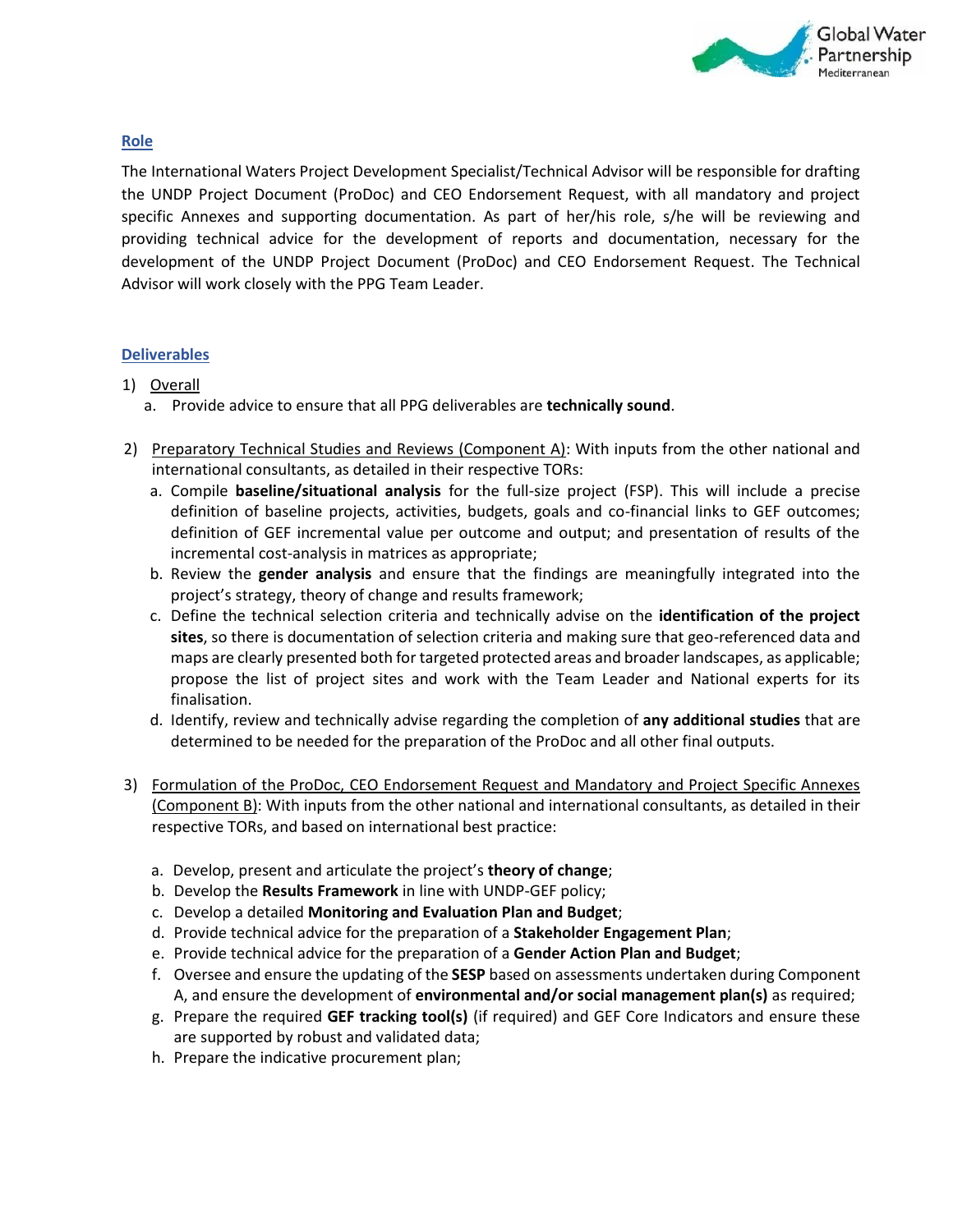

- i. Synthesize all analyses, studies, etc. that are prepared under Components A and B to produce **the draft UNDP-GEF ProDoc, GEF CEO Endorsement, and all mandatory and project specific Annexes**, using the required templates.<sup>2</sup>
- 4) Validation Workshop (Component C):
	- a. Co-lead the validation workshop to present, discuss and validate the final draft ProDoc and mandatory and project specific annexes, with a special focus on the SESP and any management plans;
	- b. Integrate all necessary revisions that arise during the workshop; and
	- c. Prepare the Validation Workshop Report.
- 5) Final Deliverables:
	- a. Consolidation of all technical and consultation inputs including from national stakeholders, UNDP, GEF Secretariat, STAP and GEF Council, into a well written and concise UNDP ProDoc with all required sections and Annexes, in line with the standard UNDP-GEF ProDoc template and annotated guidance;
	- b. Completion of the GEF CEO Endorsement Request;
	- c. Finalized SESP (and stand-alone management plans as required);
	- d. All documentation from GEF PPG (including technical reports, meeting minutes, etc.); and
	- e. Validation Workshop Report.

### **Contract Price, duration and Schedule of deliverables and Payment**

The maximum fee for this assignment is 40.000,00 USD. This amount includes all other costs, income taxes and any other amount payable or cost that may be required for the completion of the work/service, including VAT.

The overall duration of the contract will be for a maximum of 1**6** weeks after contract signature.

Payments will be made upon acceptance and verification of the related deliverables, as laid out in the table below.

*Table: Schedule of deliverables and payments*

| Deliverables     | Deadline                             | Payment Schedule |
|------------------|--------------------------------------|------------------|
|                  | <b>Upon Contract</b><br>Signature    | 20%              |
| Deliverables 1-4 | 12 Weeks after<br>contract signature | 50%              |
| Deliverable 5    | 16 Weeks after<br>contract signature | 30%              |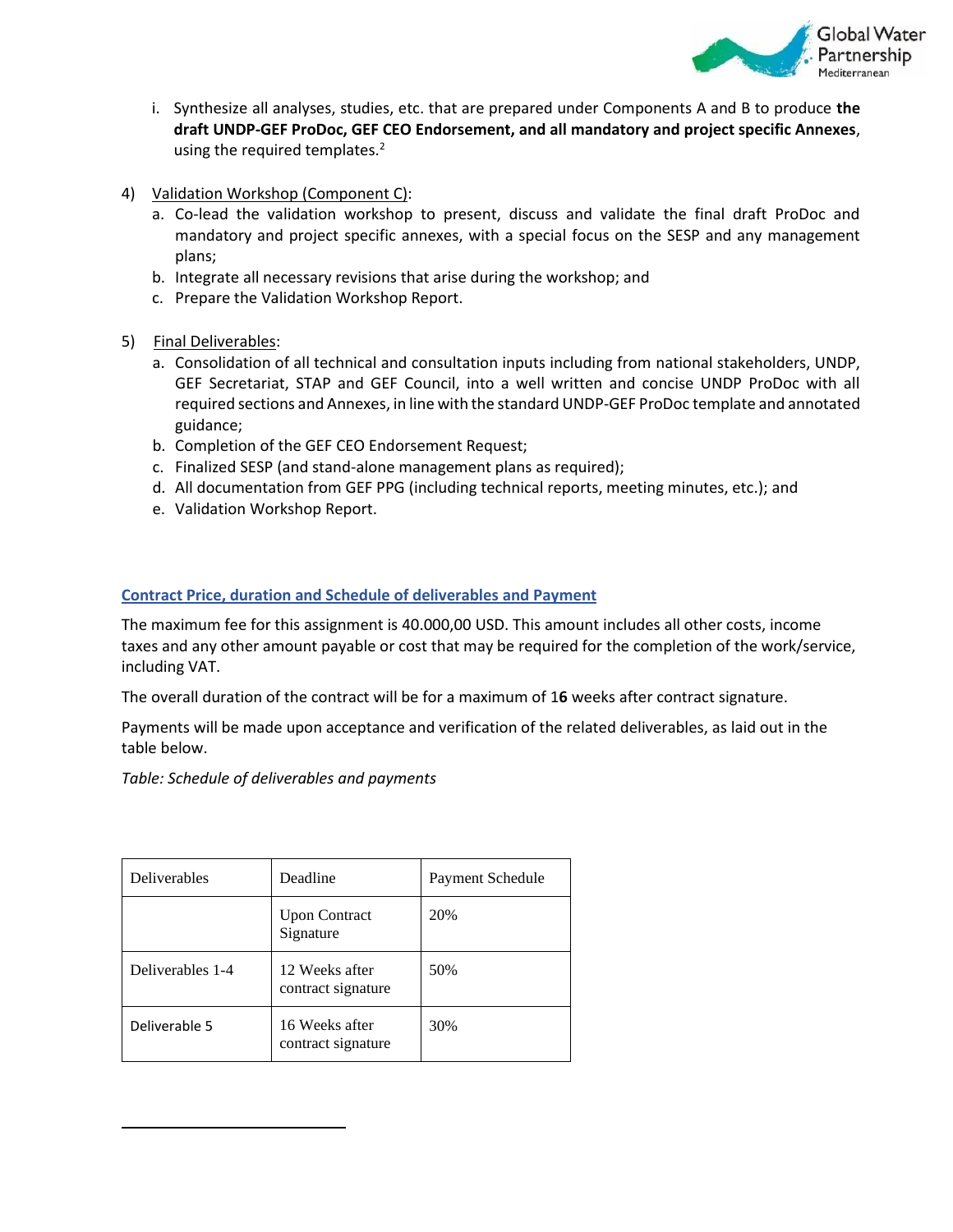

### **Selection Criteria, Qualification and Experience, Awarding Criterion and Evaluation Process**

Successful participants must have: (Natural or Legal Person or Entity)

- Excellent command in written and spoken English
- Excellent coordination and facilitation skills (such as managerial employment position in Global Fund / UN Body etc.)

The above mentioned selection criteria must be highlighted and clearly stated at the CV of the participant

#### **Qualification and Experience**

.

The required qualifications are presented below. **Failure to provide the minimum required qualifications is considered ground for disqualification.** Qualifications additional to the minimum requested per category will receive additional score under the evaluation process as described in the section Awarding Criterion and Evaluation process

#### Work and educational experience (Required)

- At least Master's degree or higher in a relevant field, such as environmental management or science, international relations, economics, development studies or related fields, or equivalent demonstrated experience
- Minimum 10 years of demonstrable experience in the technical area of international waters and project management
- Minimum 3 projects in GEF IW project formulation

#### **Awarding Criterion and Evaluation process**

The Award criterion is the most economically advantageous tender on the basis of best price / quality ratio.

Offers shall be evaluated as follows:

Offers qualified in terms of exclusion grounds and selection criteria will be further evaluated on the basis of the requirements presented under section "Qualification and Experience", as follows: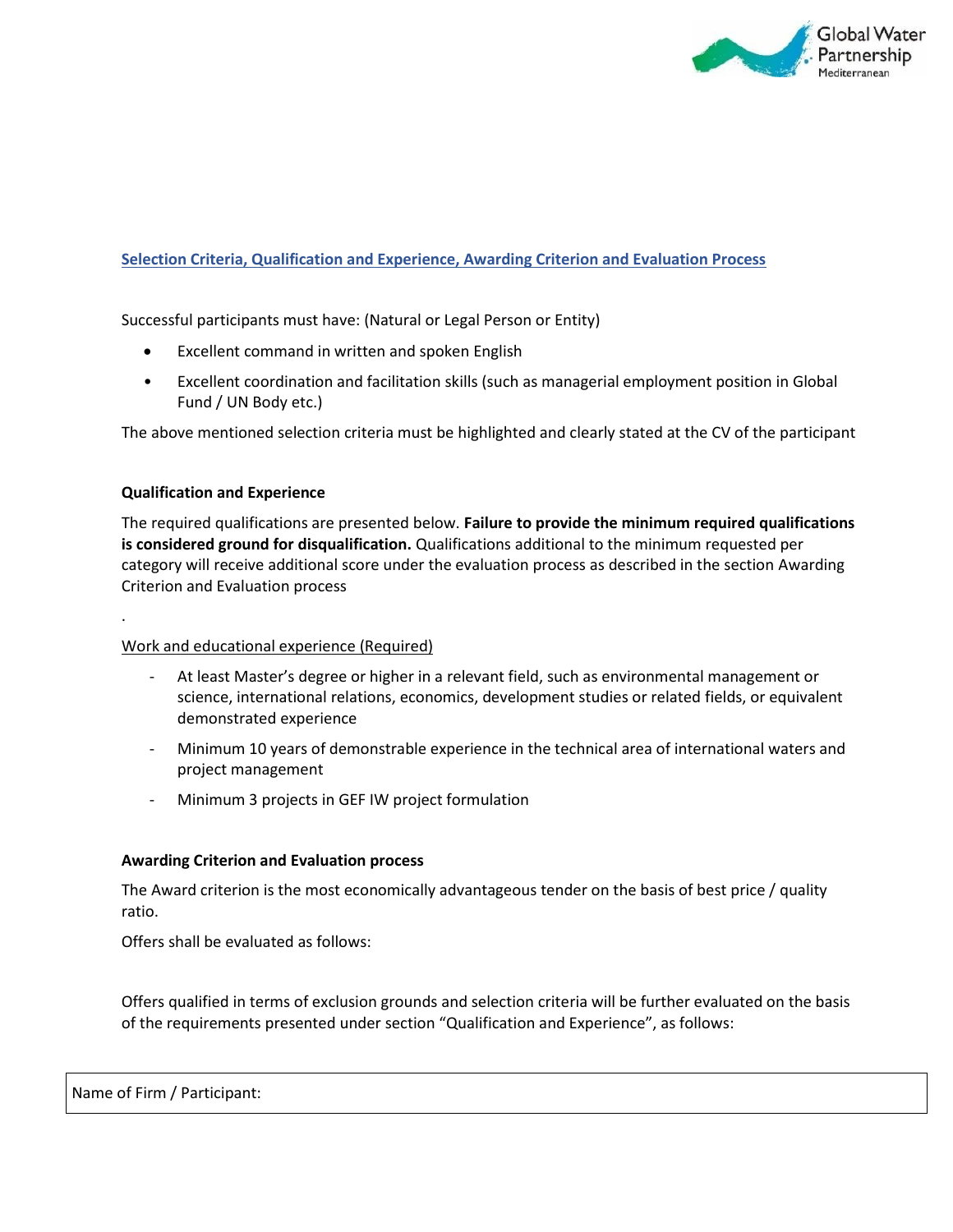

| (1) Criterion                                                                                                                                                                                                         | (2) weighting<br>(w) | (3)<br>points of criterion (c)<br>100p Base<br>+10p for extra criteria over<br>base up to 50 additional points | (4) Score<br>$= (2) \times (3)$ |
|-----------------------------------------------------------------------------------------------------------------------------------------------------------------------------------------------------------------------|----------------------|----------------------------------------------------------------------------------------------------------------|---------------------------------|
| <b>Required qualifications</b>                                                                                                                                                                                        |                      |                                                                                                                |                                 |
| Master's degree or higher in a relevant field, such as<br>environmental management or science, international<br>relations, economics, development studies or related fields,<br>or equivalent demonstrated experience | 20%                  |                                                                                                                |                                 |
| Minimum 10 years of demonstrable experience in the<br>technical area of international waters and project<br>management                                                                                                | 40%                  |                                                                                                                |                                 |
| Minimum 3 projects in GEF IW project formulation                                                                                                                                                                      | 40%                  |                                                                                                                |                                 |
| <b>Total</b>                                                                                                                                                                                                          | 100%                 |                                                                                                                |                                 |

## **Failure to provide the minimum requirements in any of the above is considered ground for disqualification**

Each Section/evaluation criterion is evaluated autonomously. The final scoring of each evaluation criterion is the outcome of its scoring multiplied by the corresponding weighting factor. The overall score of the technical offer is the sum of the final scoring of all the Sections/evaluation criteria. The overall score of the technical offer is calculated on the basis of the following formula:

## **Bi = w1 x c1 + w2 x c2 +……**

For the overall score which will determine the ranking of offers, technical evaluation will be weighted with 80%, and the financial offer with 20%.

The final listing of the most advantageous offers will be made on the basis of the following formula:

 $\Lambda$ i = 0,8\* (Bi/Bmax) + 0,2 \* (Kmin/Ki). Where: